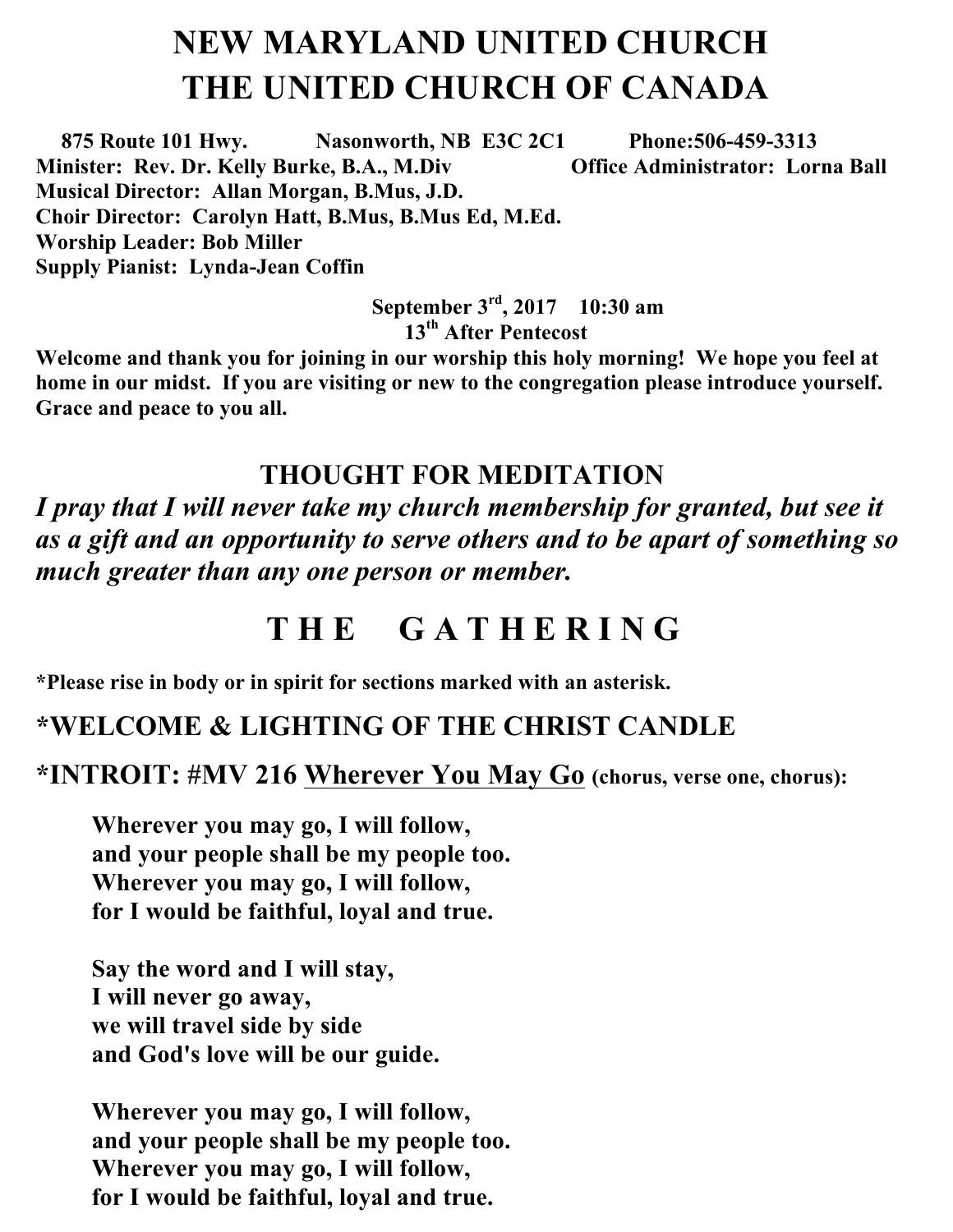### **\*CALL TO WORSHIP:**

L: Our help is in the name of the Lord, who made heaven and earth.

### **P: We belong to God.**

L: When we feel overwhelmed,

### **P: God is on our side**

L: When we are afraid,

### **P: God will keep us safe.**

L: Our help is in the name of the Lord, who made heaven and earth.

**All: Blessed be the Lord!** 

**OPENING PRAYER: We thank you, O Lord, that we are not alone. You watch over us, guide us, and lead us in your righteous pathways. When we stumble and fall, you lift us up and gently place us on that pathway again. When we doubt, you surround us with your mercy and peace, reassuring us of your presence through the love of others and of our savior Jesus Christ. Keep our hearts and minds open and ready to serve you, for we pray these things in Jesus' name, AMEN.** 

**\*HYMN #409 VU Morning Has Broken** 

## **T H E W O R D O F G O D**

**SCRIPTURE READINGS: Exodus 3: 1-15 Romans 12: 9-21**

**REFLECTION "Understanding the Gift of Membership"** 

**\*HYMN #291 VU All Things Bright and Beautiful** 

### **T H E R E S P O N S E**

### **ANNOUNCEMENTS**

### **OFFERING & OFFERTORY What Can I Do? MV #191 What can I do? What can can I bring? What can I say? What can I sing? I'll sing with joy. I'll say a prayer. I'll bring my love. I'll do my share. (repeat once) 2.**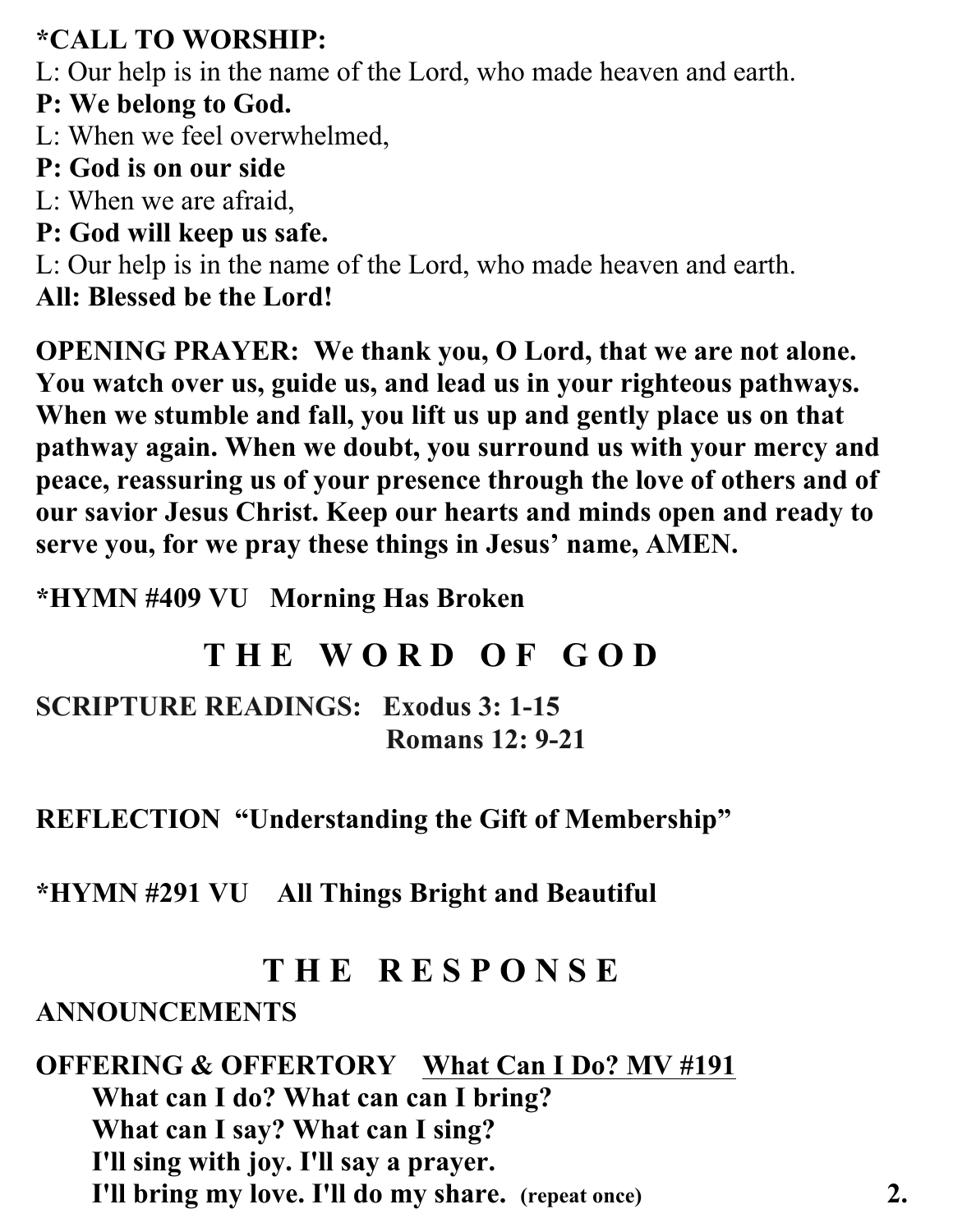**PRAYERS OF THE PEOPLE Our Father who art in heaven, Hallowed be thy name. Thy kingdom come, Thy will be done On Earth as it is in heaven. Give us this day our daily bread, And forgive us our trespasses, As we forgive those who trespass against us, And lead us not into temptation, But deliver us from evil, For thine is the kingdom, the power and the glory, For ever and ever. Amen** 

### **\*HYMN #213 VU Rejoice the Lord is King**

### **BENEDICTION**

#### **\*CHORAL BLESSING: #213 MV Take Up His Song:**

**Take up his song of peace and go into the world. Take up his song of peace in ev'ry moment. In ev'ry moment of the journey, we're laying down our lives; lay them down, in peace, lay them down, and take up his song.**